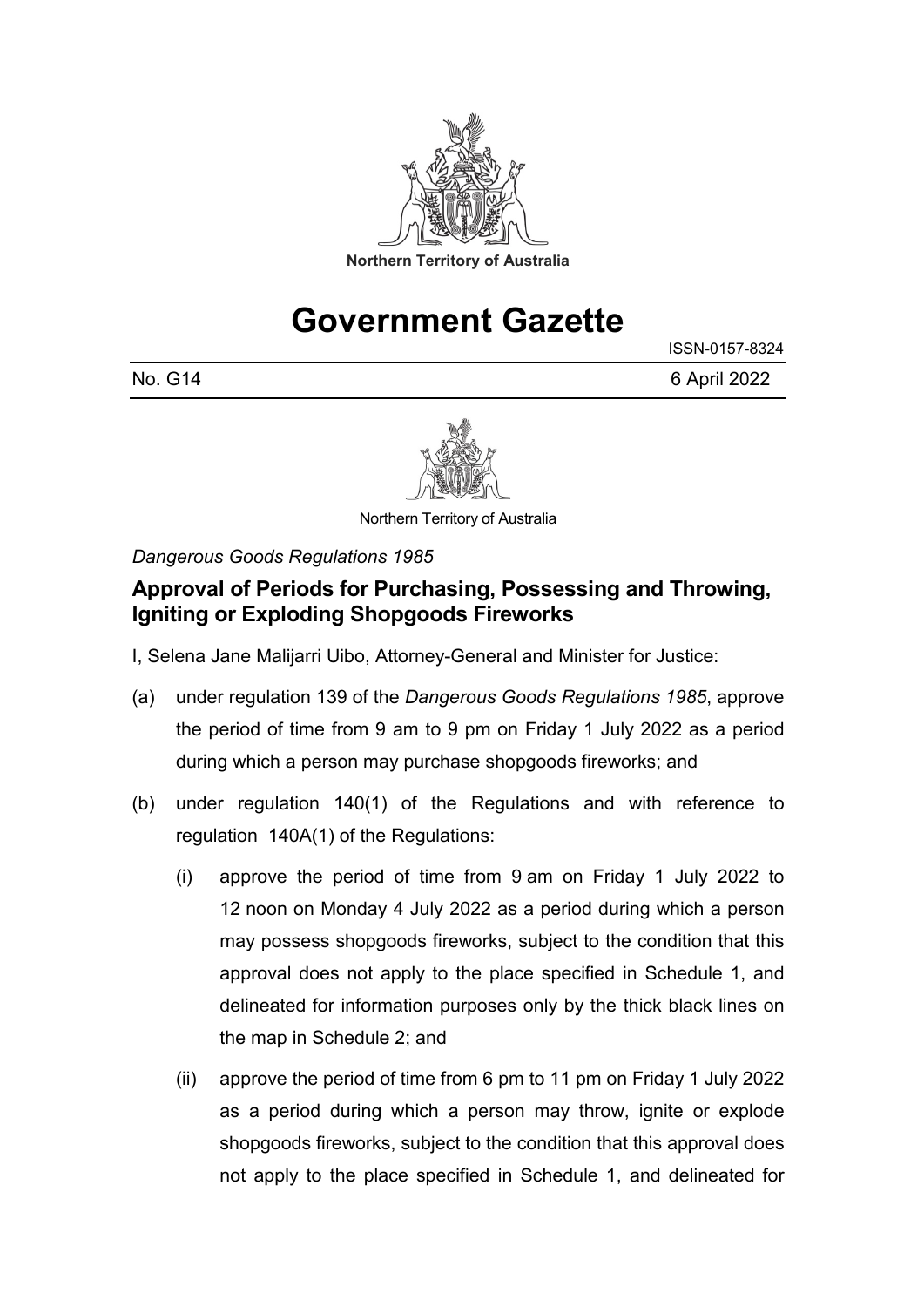information purposes only by the thick black lines on the map in Schedule 2.

S. J. M. Uibo Attorney-General and Minister for Justice

Dated 23 March 2022

#### **Schedule 1**

All that parcel of land at Mindil Beach in the Town of Darwin, Northern Territory of Australia bounded by lines described as follows:

Commencing at the intersection of the north-westerly prolongation of the northeastern boundary of Lot 5244 with the Low Water Mark of Fannie Bay; then south-easterly by the said prolongation and boundary and its south-easterly prolongation to the north-easterly prolongation of the north-western boundary of Lot 5257; then south-westerly to the northern corner of the said Lot; then southeasterly by its north-eastern boundary to a north-western boundary of Gilruth Avenue; then generally north-easterly by the said boundary to intersect parallel of south latitude 12 degrees 26 minutes 33.9 seconds, being a point on the centreline of a stormwater drain exiting under Gilruth Avenue; then generally north-westerly by the centreline of the said drain to intersect a south-western boundary of Lot 8986; then north west to the Low Water Mark of Fannie Bay; then generally south-westerly by the said Low Water Mark to the point of commencement, the position of the Low Water Mark referred to being as at Lowest Astronomical Tide.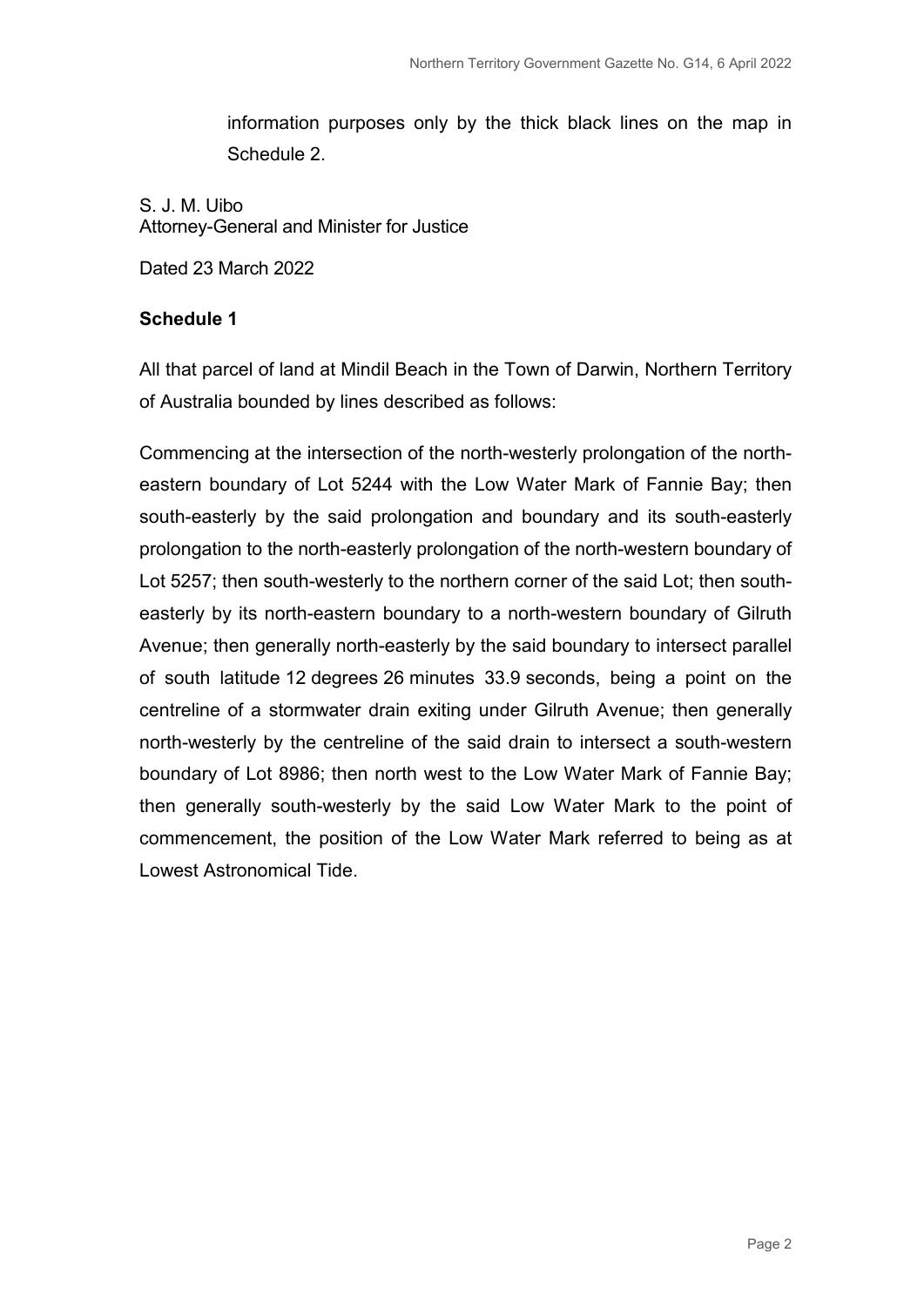### **Schedule 2**

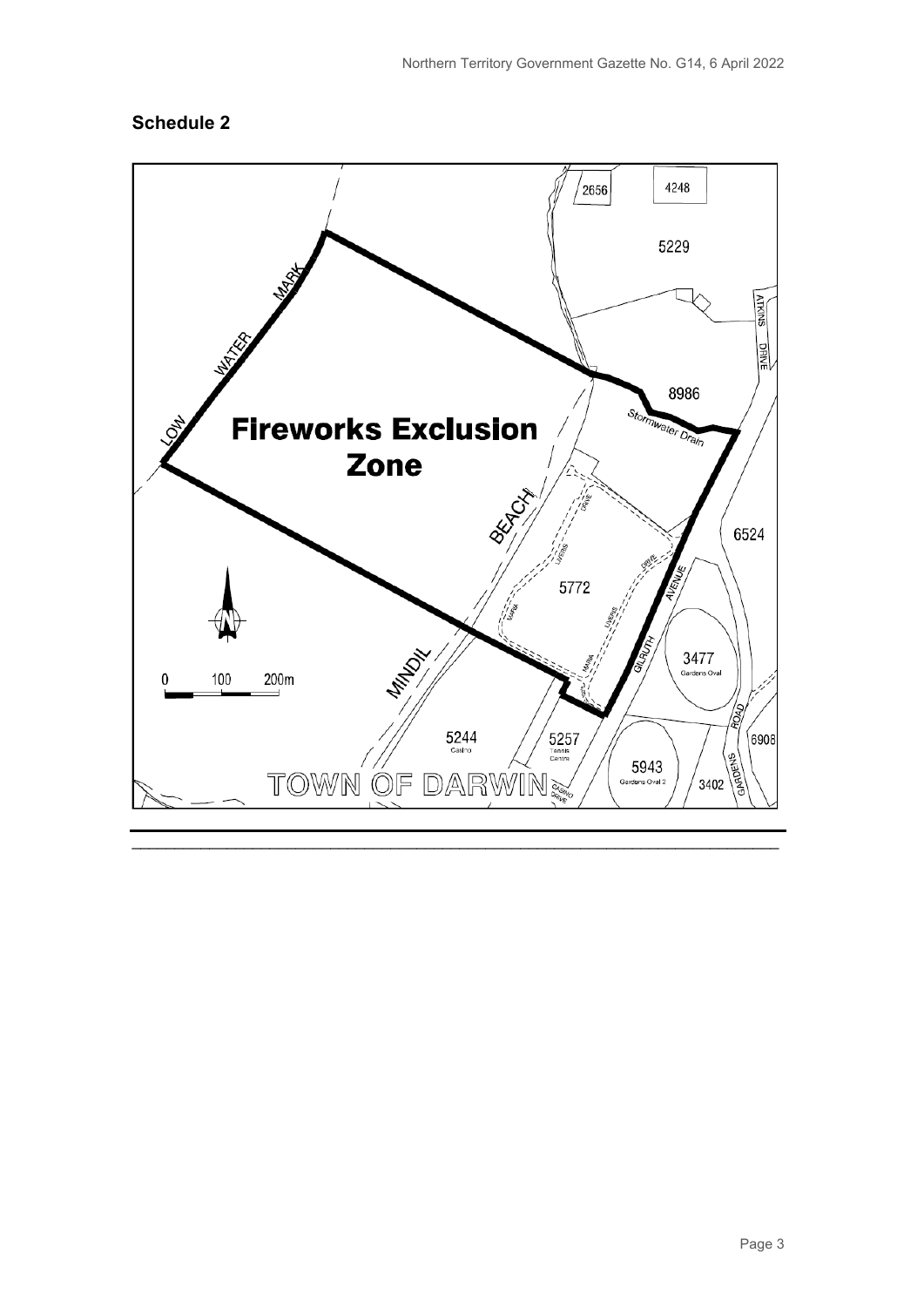#### *Bushfires Management Act 2016*

#### **Revocation and Appointment of Chief Fire Control Officer**

I, Eva Dina Lawler, Minister for Environment:

- a) under section 16(1) of the *Bushfires Management Act 2016* and with reference to section 44(1) of the *Interpretation Act 1978*, revoke the appointment of Andrew John Piddington Turner as Chief Fire Control Officer; and
- b) under section 16(1) of the *Bushfires Management Act 2016* appoint Tony James Fuller to be the Chief Fire Control Officer on and from the date published in the *Gazette*.

\_\_\_\_\_\_\_\_\_\_\_\_\_\_\_\_\_\_\_\_\_\_\_\_\_\_\_\_\_\_\_\_\_\_\_\_\_\_\_\_\_\_\_\_\_\_\_\_\_\_\_\_\_\_\_\_\_\_\_\_\_\_\_\_\_\_\_\_\_\_\_\_\_\_\_

Dated 28 March 2022

E. D. Lawler Minister for Environment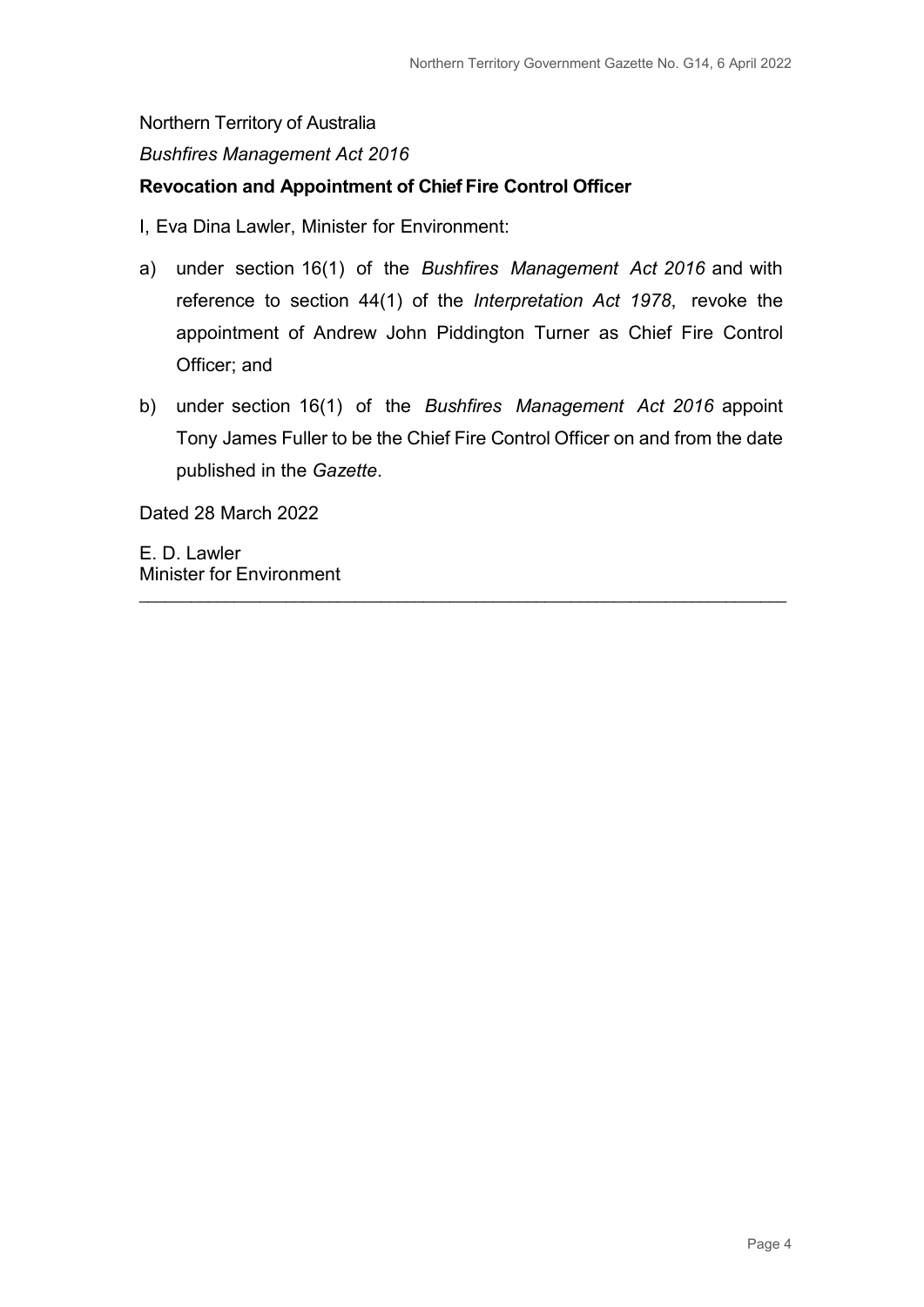#### *Bushfires Management Act 2016*

#### **Revocation and Appointment of Acting Chief Fire Control Officer**

I, Eva Dina Lawler, Minister for Environment:

- (a) under section 16(1) of the *Bushfires Management Act 2016* and with reference to section 44(1) of the *Interpretation Act 1978*, revoke the appointment of Joshua Luke Fischer as the acting Chief Fire Control Officer published in *Gazette* No. G8 dated 17 February 2020; and
- (b) under section 16(1) of the *Bushfires Management Act 2016* and with reference to section 44(1) of the *Interpretation Act 1978*, appoint Andrew John Piddington Turner to act as Chief Fire Control Officer during all periods when one of the following applies:
	- i. there is a vacancy in the position;
	- ii. the Chief Fire Control Officer is unable to perform the duties of the position; and
	- iii. no other person has been appointed to act as the Chief Fire Control Officer during the particular period of vacancy or inability;

\_\_\_\_\_\_\_\_\_\_\_\_\_\_\_\_\_\_\_\_\_\_\_\_\_\_\_\_\_\_\_\_\_\_\_\_\_\_\_\_\_\_\_\_\_\_\_\_\_\_\_\_\_\_\_\_\_\_\_\_\_\_\_\_\_\_\_\_\_\_\_\_\_\_\_

on and from the date published in the *Gazette*.

Dated 28 March 2022

E. D. Lawler Minister for Environment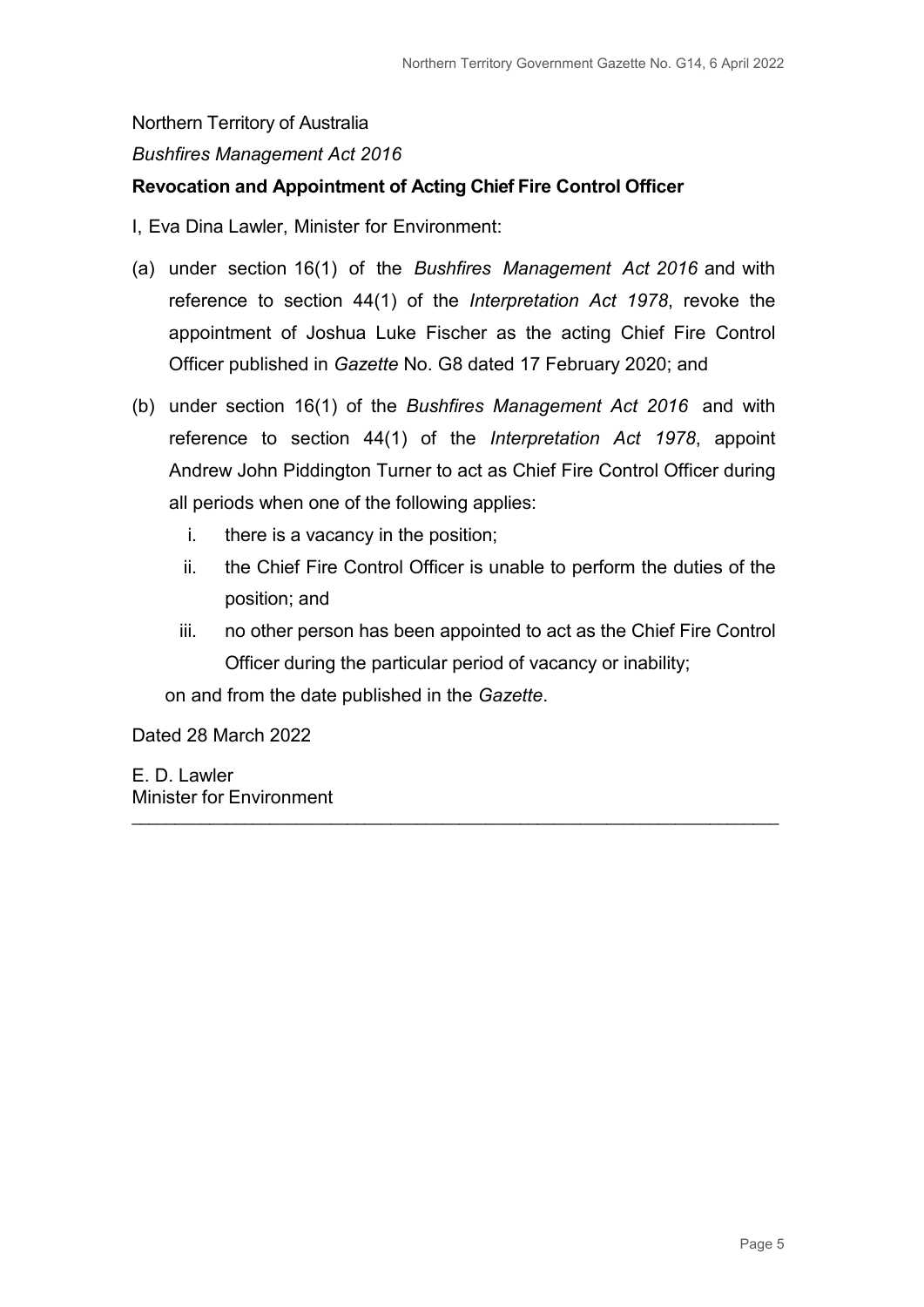#### *Bushfires Management Act 2016*

#### **Revocation and Appointment of Senior Fire Control Officer**

I, Eva Dina Lawler, Minister for Environment:

- a) under section 17(1) of the *Bushfires Management Act 2016* and with reference to section 44(1) of the *Interpretation Act 1978*;
	- i. revoke the appointment of Joshua Luke Fischer and Troy Andrew Munckton as Senior Fire Control Officers, published in *Gazette* No. G17 dated 11 April 2017; and
	- ii. revoke the appointment of John Marcus Keith Whatley as Senior Fire Control Officer, published in *Gazette* No. G16 dated 8 April 2011; and
- b) under section 17(1) of the *Bushfires Management Act 2016* appoint Andrew John Piddington Turner to be a Senior Fire Control Officer on and from the date published in the *Gazette*.

\_\_\_\_\_\_\_\_\_\_\_\_\_\_\_\_\_\_\_\_\_\_\_\_\_\_\_\_\_\_\_\_\_\_\_\_\_\_\_\_\_\_\_\_\_\_\_\_\_\_\_\_\_\_\_\_\_\_\_\_\_\_\_\_\_\_\_\_\_\_\_\_\_\_\_

Dated 28 March 2022

E. D. Lawler Minister for Environment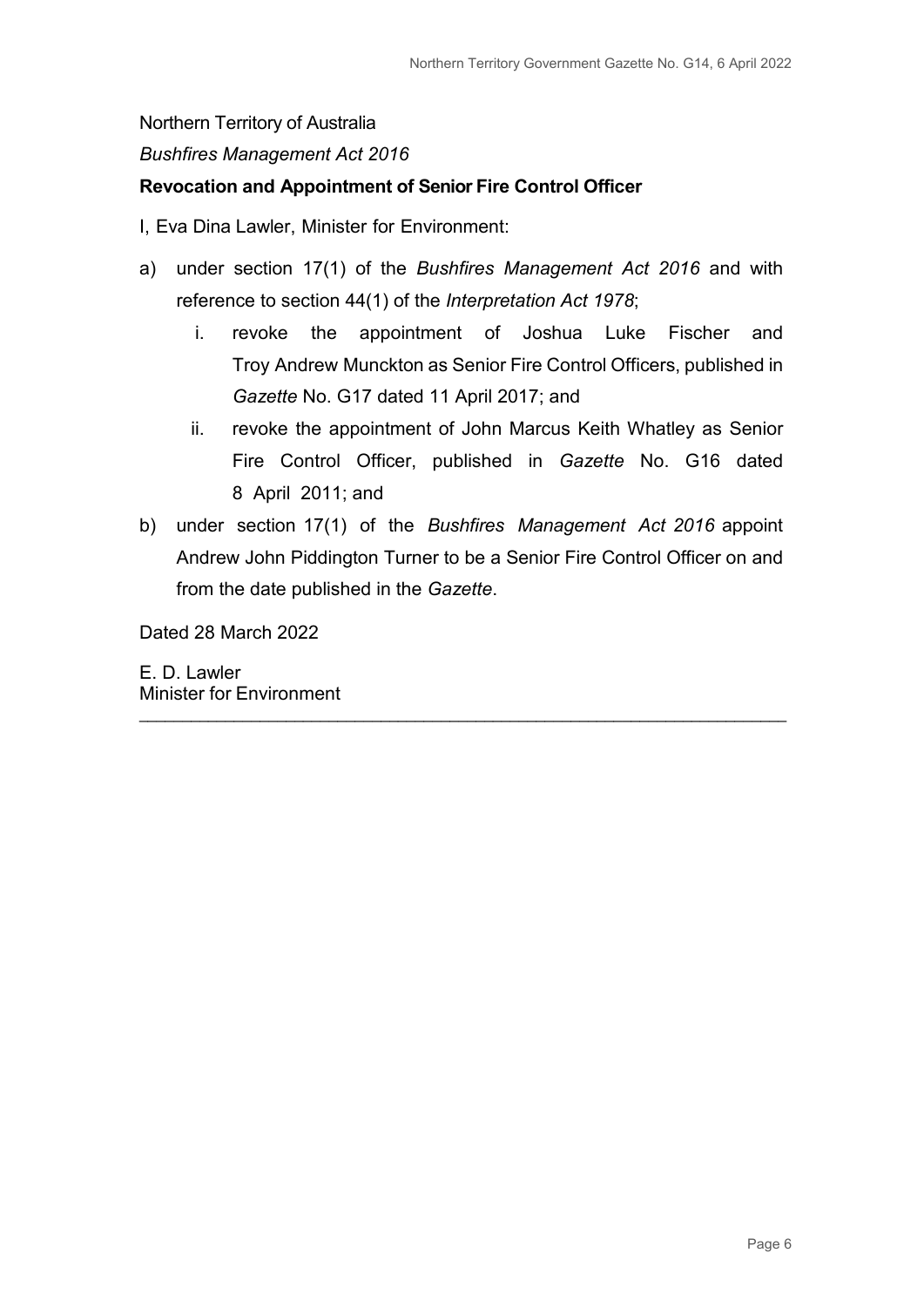*Police Administration Act 1978*

### **Sale of Goods**

Notice is hereby given that pursuant to section 166 of the *Police Administration Act 1978*, the following property as shown on the attached schedule has been in the possession of the Officer in Charge, Police Station, Peter McAulay Centre, for a period in excess of 3 months and this property will be sold or otherwise disposed of in a manner as determined by the Commissioner of Police, if after twenty-eight (28) days from the publication of this notice the property remains unclaimed.

Craig Barrett **Superintendent** Capability Development

1 April 2022

#### **Schedule**

#### **Exhibits Auction**

| <b>Exhibit</b> | <b>Item Description</b>           |
|----------------|-----------------------------------|
| <b>Number</b>  |                                   |
| 574879/001     | Gold Garrard Eterna men's watch   |
| 581753/001     | Red/gold Tissot watch             |
| 582324/001     | Gold bracelet                     |
| 582514/001     | Gold ring w/ green stone          |
| 565745/005/002 | NZ \$0.50                         |
| 565745/009     | 100 Timor Centavos                |
| 581421/001     | \$16.00                           |
| 582019/002     | \$0.80                            |
| 563481/005     | Shirt                             |
| 563481/006     | Letter                            |
| 563481/007     | <b>Shoes</b>                      |
| 563481/008     | <b>Bolt cutters</b>               |
| 563481/009     | Jemmy Bar                         |
| 563481/010     | Grinder                           |
| 563481/013     | Ski mask                          |
| 563481/014     | Back pack                         |
| 563481/019     | Drill                             |
| 563481/020     | Drill                             |
| 565745/005     | Orange purse                      |
| 565745/006     | Set 5 keys                        |
| 565745/014     | Phone chargers, cords, headphones |
| 565745/016     | <b>Black Oppo mobile</b>          |
| 573196/003     | Vietnamese passport, ID cards     |
| 581158/001     | <b>Blue Samsung mobile</b>        |
| 581193/002     | Grey Nokia mobile                 |
| 581193/003     | <b>Blue Nokia mobile</b>          |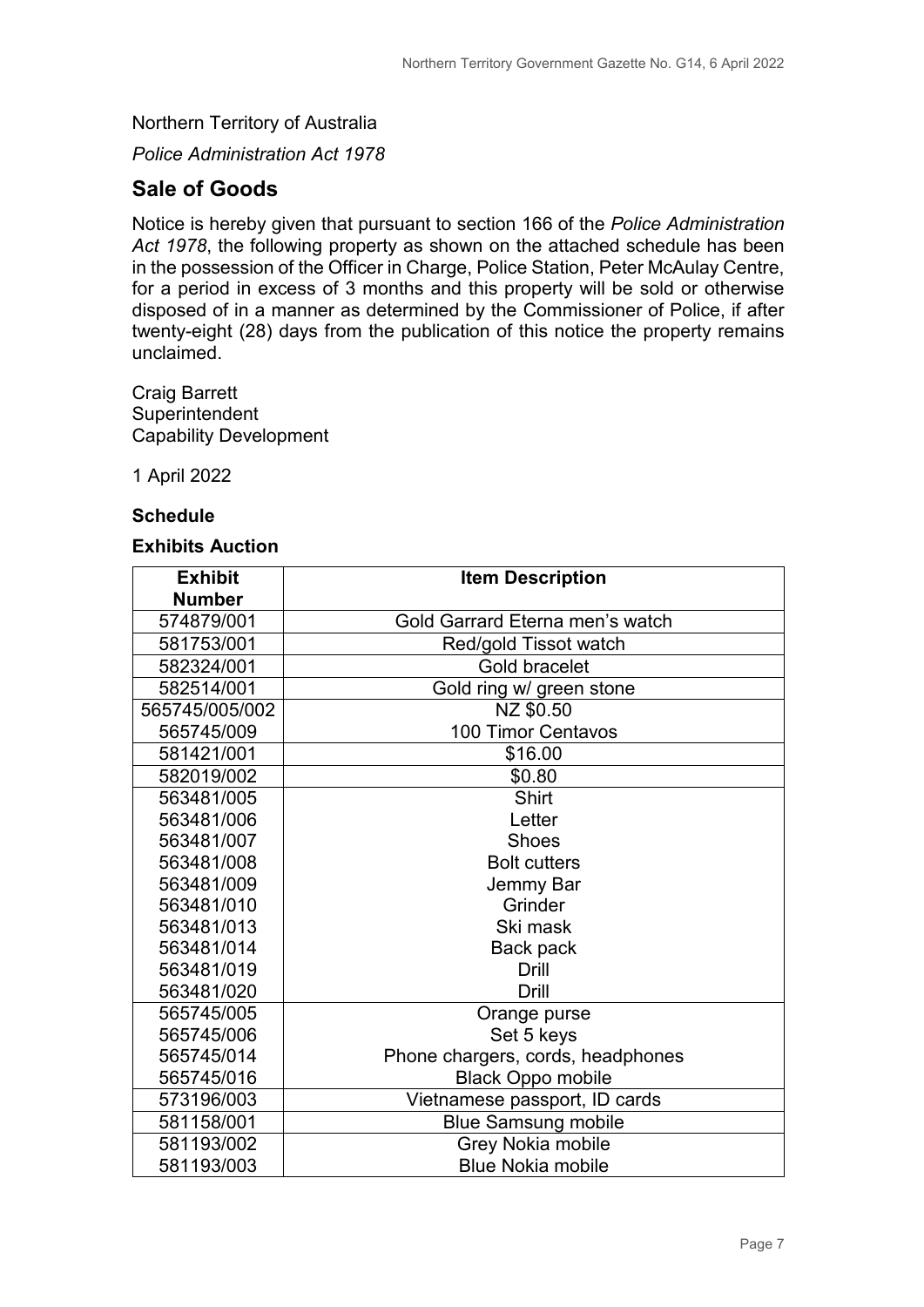| 581354/001 | <b>Green Realme mobile</b>                     |
|------------|------------------------------------------------|
| 581416/001 | <b>Black Apple iPhone</b>                      |
| 581421/002 | <b>Blue Telstra mobile</b>                     |
| 581421/003 | Black Telstra TV3 set top box                  |
| 581427/001 | Blue Vivo V2028 mobile                         |
| 581587/002 | White/grey Bell helmet                         |
| 581622/002 | <b>Bronze Nokia mobile</b>                     |
| 581622/003 | <b>Black Telstra mobile</b>                    |
| 581622/004 | <b>Black CAT mobile</b>                        |
| 581626/001 | <b>Blue Oppo mobile</b>                        |
| 581654/001 | <b>Black Samsung A11 mobile</b>                |
| 581655/001 | Silver Ollee ML130 notebook                    |
| 581656/001 | <b>Grey Telstra mobile</b>                     |
| 581833/001 | <b>Black Telstra mobile</b>                    |
| 581853/001 | <b>Black Telstra mobile phone</b>              |
| 581879/001 | <b>Black Telstra mobile</b>                    |
| 581921/001 | Silver Aspera mobile phone                     |
| 581976/001 | Brown leather bag                              |
| 582019/001 | <b>Black purse</b>                             |
| 582165/001 | White Samsung mobile                           |
| 582194/001 | Black Telstra Blade A51 mobile                 |
| 582266/001 | <b>Black Apple iPhone</b>                      |
| 582271/001 | <b>Blue/black Samsung mobile</b>               |
| 582276/001 | <b>Black Samsung mobile</b>                    |
| 582321/001 | <b>Black Telstra A51 mobile</b>                |
| 582322/001 | <b>Black Telstra mobile</b>                    |
| 582323/001 | <b>Black Telstra mobile</b>                    |
| 582450/001 | <b>Black Telstra mobile</b>                    |
| 582520/001 | <b>Black ZTE mobile</b>                        |
| 582520/002 | <b>Black mobile</b>                            |
| 582520/003 | <b>Black Telstra mobile</b>                    |
| 582526/001 | <b>Black Telstra mobile</b>                    |
| 582543/001 | <b>Black Betts handbag</b>                     |
| 582592/001 | Yellow bag with hair clippers                  |
| 579335/001 | <b>Black Hardrock bicycle</b>                  |
| 579337/001 | <b>Black Hardrock bicycle</b>                  |
| 581113/001 | Silver/purple Malvern Star Park Avenue bicycle |
| 581322/001 | <b>Grey Sequal bicycle</b>                     |
| 581479/001 | Black/orange Aero bicycle                      |
| 581504/001 | Red Cell MTX-2 Cross Country bicycle           |
| 581587/001 | White/black Specialised Hardrock Sport bicycle |
| 581850/001 | Black/red Hotwheels Boneshaker BMX bicycle     |
| 582328/001 | Multicolour BMX bicycle                        |
| 582363/001 | <b>Blue/black Slazenger bicycle</b>            |
| 582452/001 | White BMX bicycle                              |
| 582452/002 | Pink Repco Haven bicycle                       |
| 582525/001 | Green/black Repco bicycle                      |
| 569919/002 | Grey Merida bicycle                            |
| 569919/004 | Green/blue Fluid bicycle                       |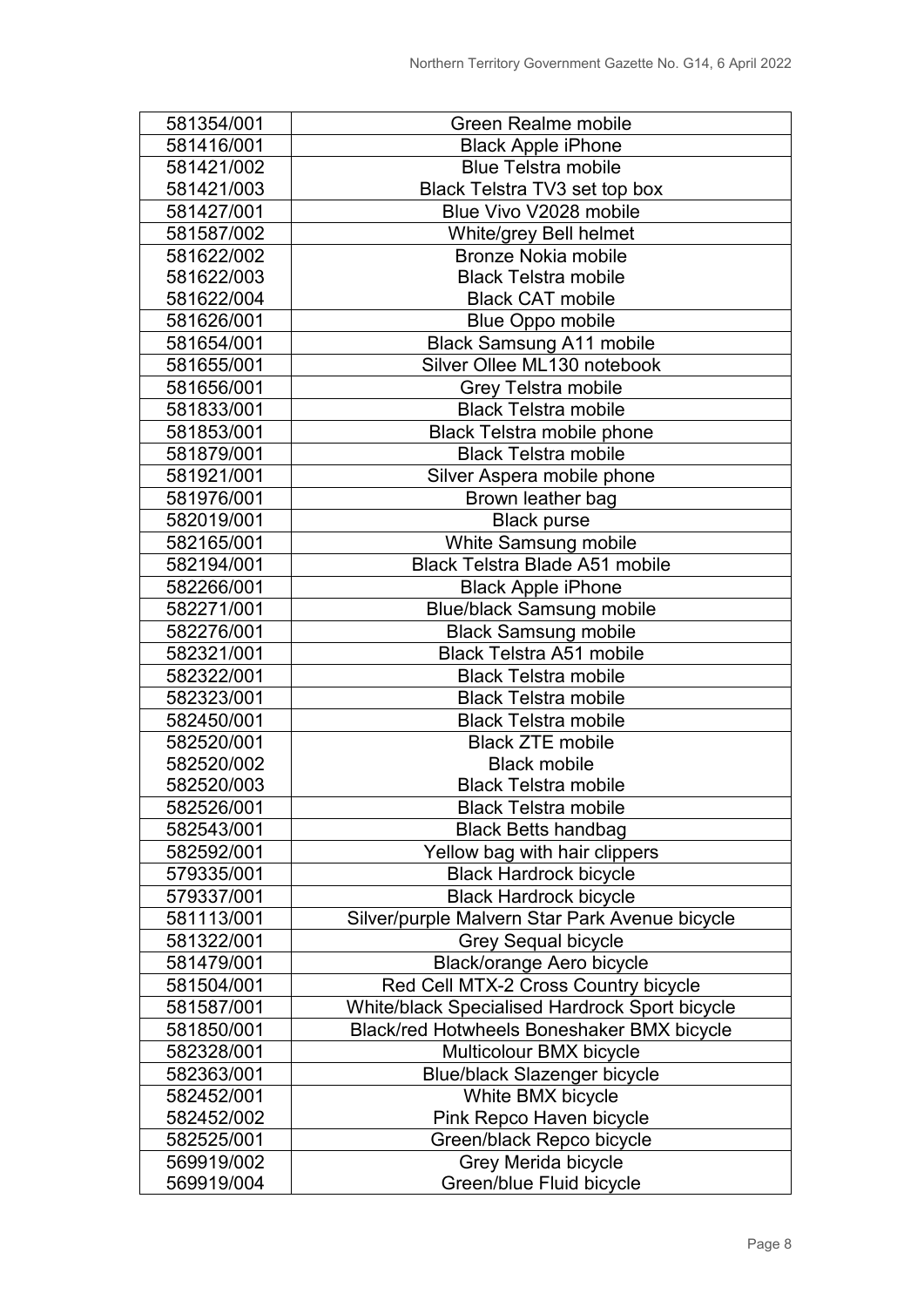| 579181/001 | <b>Black Pit Pro motorcycle</b>      |
|------------|--------------------------------------|
| 581768/004 | NT CD77KT - Silver 2008 Holden Astra |

#### **Seized Firearms for Destruction**

| <b>Exhibit</b> | <b>Item Description</b>                |
|----------------|----------------------------------------|
| <b>Number</b>  |                                        |
| 582131/001     | Fazakerley ROF No5 Mkl 303 RBA S# 8685 |
| 582131/002     | Marlin 56 22LR RLA S# 248              |
| 582131/003     | Gecado 50 22Air RAR S# 12342181        |
| 582131/004     | Ammunition                             |
| 582522/001     | Howa 1500 30.06 RBA S# B208102         |
| 582522/002     | Winchester 320 22LR RBA S# D61260      |
| 582522/003     | Breda Superposed 12G SUO S# 122167     |

\_\_\_\_\_\_\_\_\_\_\_\_\_\_\_\_\_\_\_\_\_\_\_\_\_\_\_\_\_\_\_\_\_\_\_\_\_\_\_\_\_\_\_\_\_\_\_\_\_\_\_\_\_\_\_\_\_\_\_\_\_\_\_\_\_\_\_\_\_\_\_\_\_\_\_